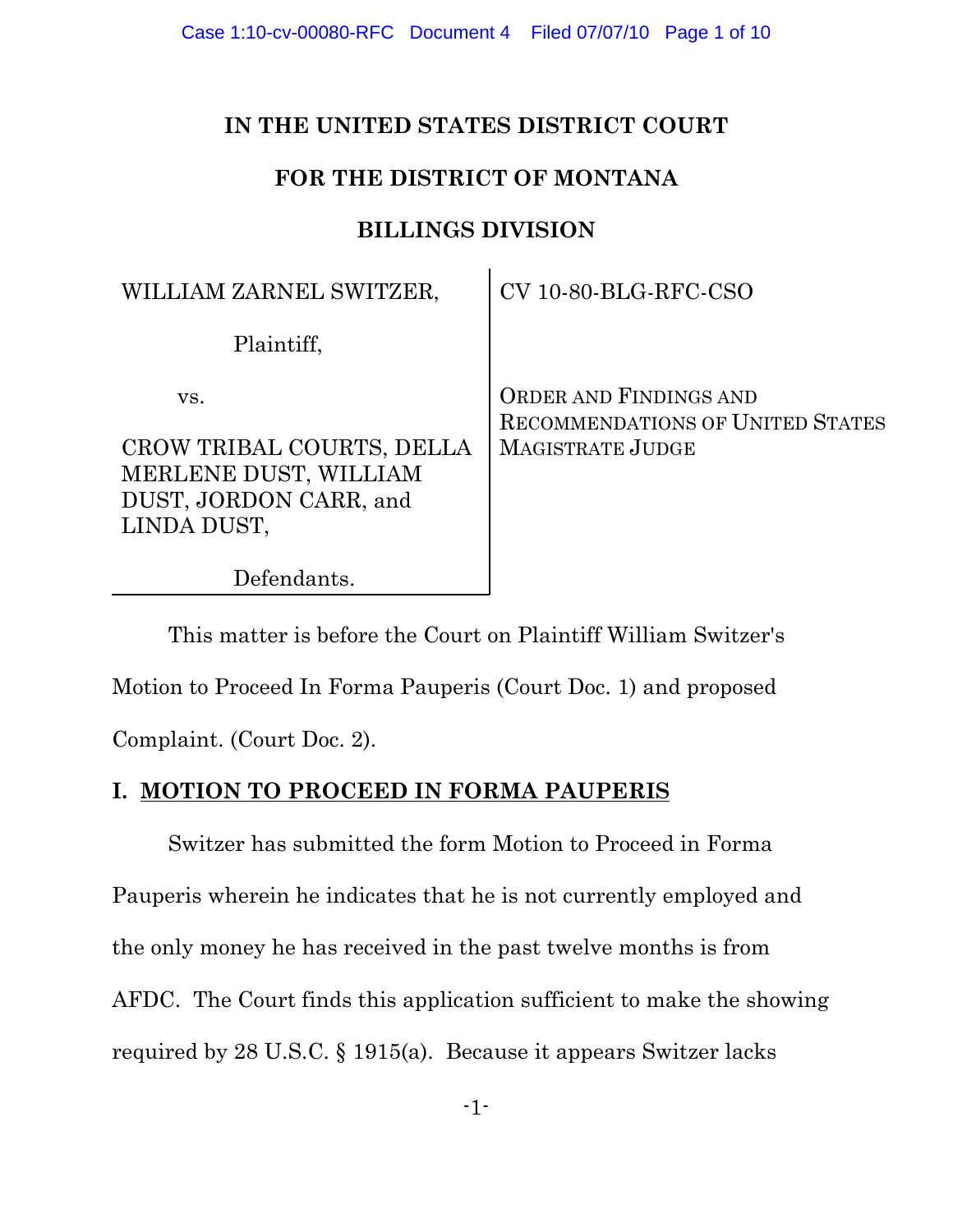sufficient funds to prosecute this action, the Motion to Proceed In Forma Pauperis will be granted.

The Complaint will be deemed filed as of the date that the Motion to Proceed In Forma Pauperis was filed and the proposed Complaint was delivered to the Clerk of Court. *See Loya v. Desert Sands Unified Sch. Dist.,* 721 F.2d 279, 280-81 (9th Cir. 1983); *see also United States v. Dae Rim Fishery Co.,* 794 F.2d 1392, 1395 (9th Cir. 1986) (concluding complaint constructively filed when delivered to clerk of court).

#### **II. STATEMENT OF THE CASE**

#### **A. Parties**

Plaintiff William Switzer resides in Billings, Montana. He is a non-Indian proceeding pro se.

The named Defendants are: the Crow Tribal Courts, Della Merlene Dust, William Dust, Jordon Carr, and Linda Dust.

## **B. Switzer's Allegations**

Switzer claims he is a "United States American," and that "the Crow Tribe does not think [he] can have custody of [his] ½ Indian child." *Complaint (Court Doc. 2) at 5.* Switzer contends that he has legal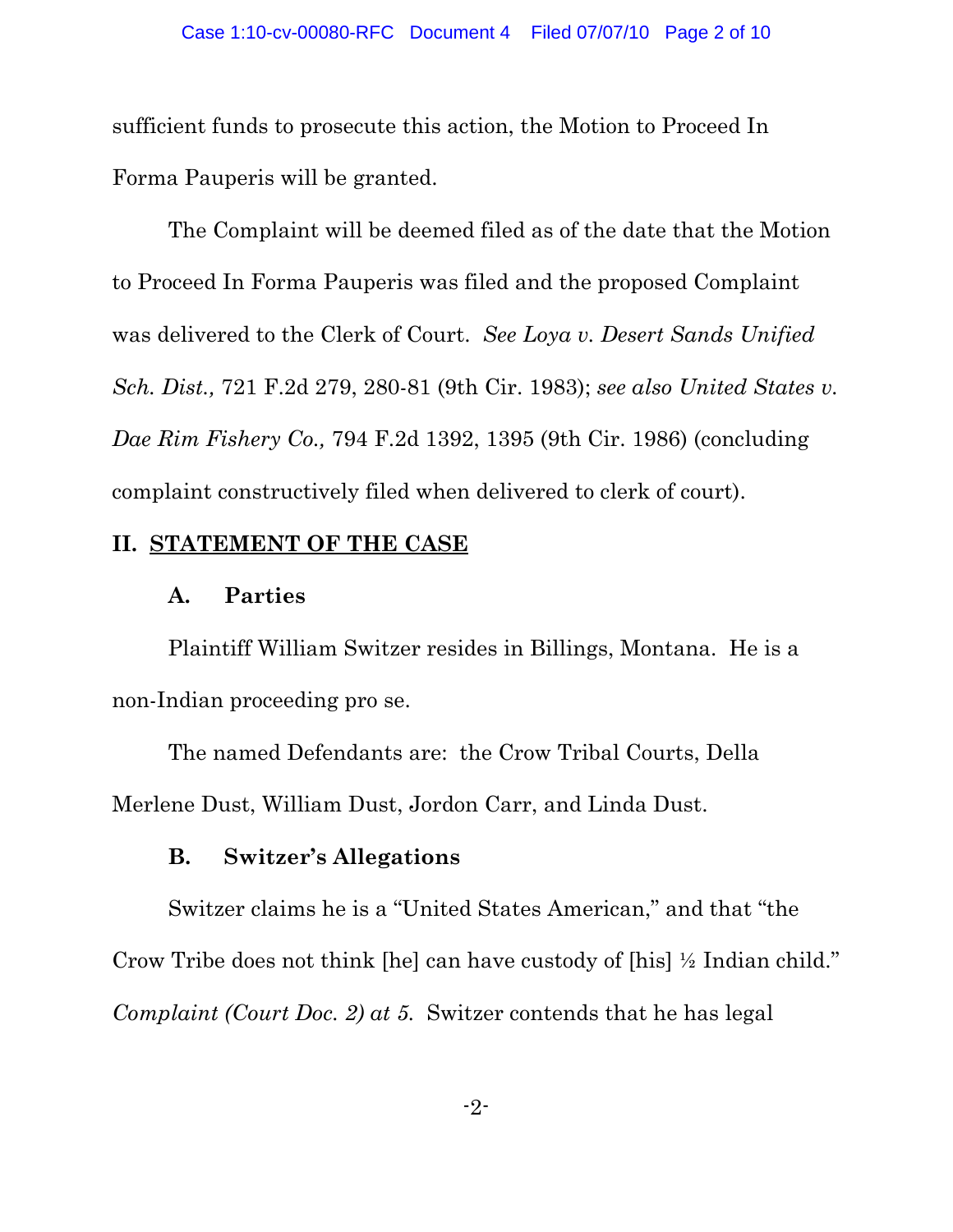custody of his two-year-old son and that he has had custody since his son's birth. He further alleges that, on June 21, 2010, Defendants Della Dust, William Dust, Linda Dust, and Jordan Carr physically took his son from him. *Id*. When Switzer went to the tribal court, he was told he could not have his son back. *Id*.

According to the documents attached to the Complaint, the child's mother, Della Dust, was served with a Petition for Establishment of a Permanent Parenting Plan from the Montana Thirteenth Judicial District Court in Yellowstone County on September 8, 2009, and she neither responded nor appeared in state court. *See Findings of Fact, Conclusions of Law and Final Decree Establishing Permanent Parenting Plan (Court Doc. 2-1) at 1-9.* Default was entered against Ms. Dust on June 18, 2010. *Id*. at 1. On June 30, 2010, District Judge Susan Watters signed a Final Decree Establishing a Permanent Parenting Plan. *Id*. at 9. The parenting plan was not attached to the Complaint.

On December 10, 2009, Ms. Dust filed in Crow Tribal Court an Affidavit and Motion for Temporary Custody and for Order to Show Cause ordering Mr. Switzer to appear and respond to her Petition for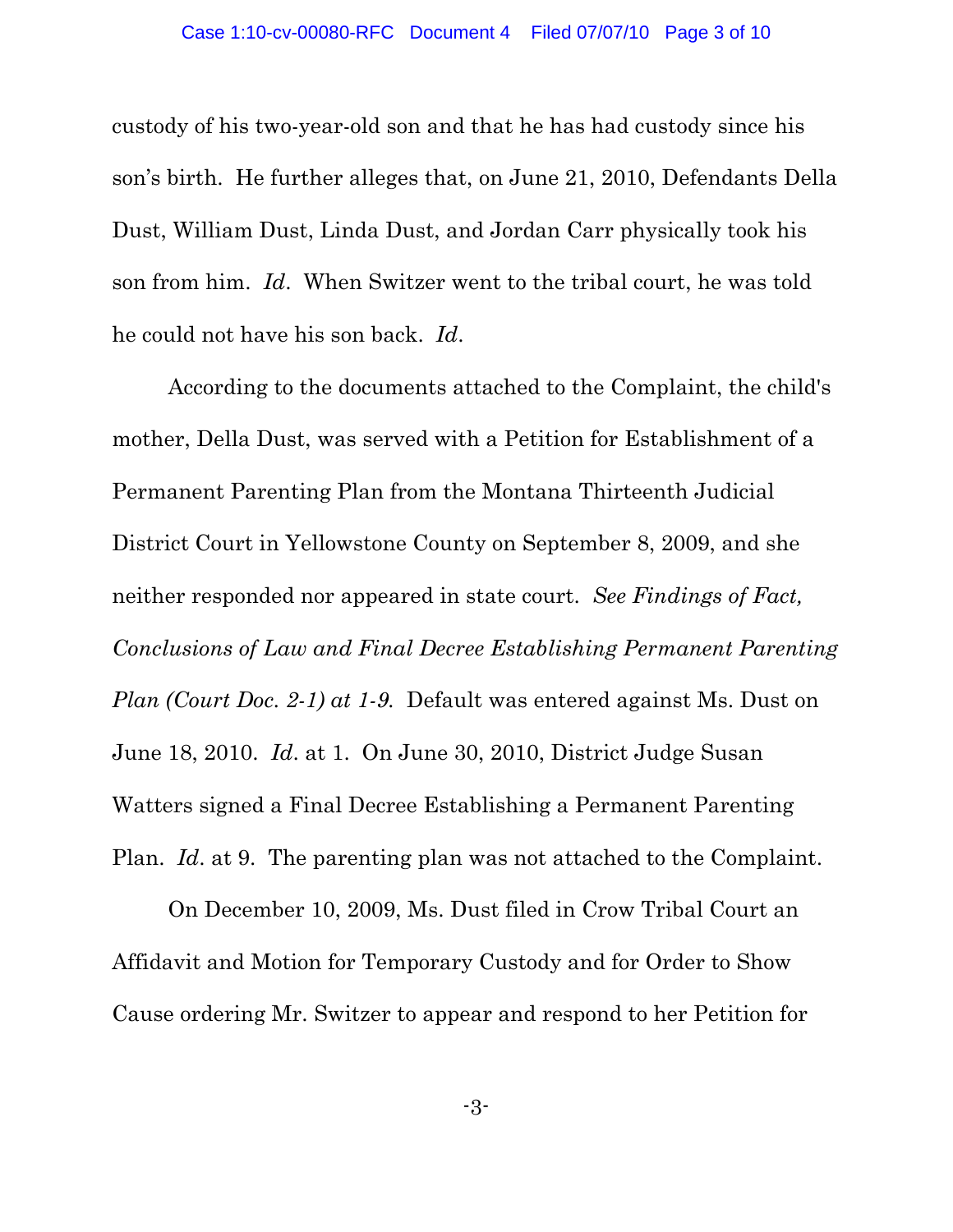Custody. *Court Doc. 2-1 at 12-13.* On December 14, 2009, the Crow

Tribal Court issued an Order granting Temporary Custody and Order to Show Cause Ordering Mr. Switzer to appear and respond to the Petition for Custody. *Court Doc. 2-1 at 10-11*. That Order was served upon Mr. Switzer on June 17, 2010, at the Crow Tribal Court Front Desk. *Court Doc. 2-1 at 14.*

Mr. Switzer asks that this federal Court take this case or oversee the case on July 9, 2010, on the Crow Indian Reservation because he does not think he will get a fair trial. *Court Doc. 1 at 6.*

#### **III. PRESCREENING**

#### **A. Standard**

Because Switzer is proceeding in forma pauperis, the Complaint is subject to screening under 28 U.S.C. § 1915A, which imposes a screening responsibility on the district court. Section 1915A(b) provides that the Court may dismiss the complaint before it is served upon the defendants if it finds that the complaint is "frivolous" or that it "fails to state a claim upon which relief may be granted." A complaint is frivolous if it "lacks an arguable basis either in law or in fact." *Neitzke*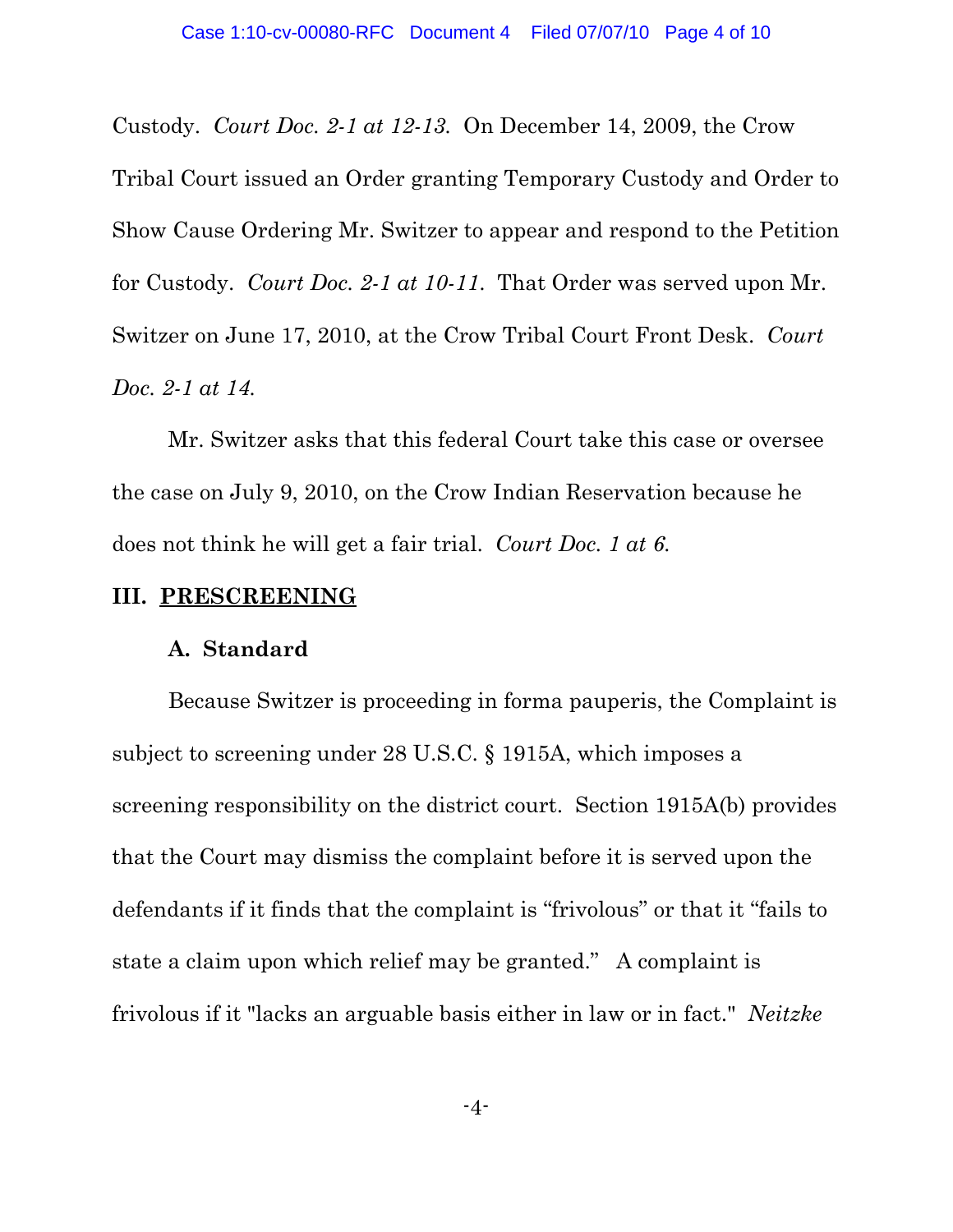*v. Williams*, 490 U.S. 319, 325 (1989). A complaint fails to state a claim upon which relief may be granted if a plaintiff fails to allege the "grounds" of his "entitlement to relief." *Bell Atlantic Corp. v. Twombly*, 550 U.S. 544, 555 (2007) (quotation omitted). Rule 8(a)(2) requires a complaint to "contain sufficient factual matter, accepted as true, to state a claim to relief that is plausible on its face." *Ashcroft v. Iqbal*, 129 S.Ct. 1937, 1949 (2009) (internal quotation marks omitted).

Additionally, "[a] document filed *pro se* is 'to be liberally construed,' and 'a *pro se* complaint, however inartfully pleaded, must be held to less stringent standards than formal pleadings drafted by lawyers.'" *Erickson v. Pardus*, 551 U.S. 89, 94 (2007); *Cf*. Fed. Rule Civ. Proc. 8(f) ("All pleadings shall be so construed as to do substantial justice").

### **B. Jurisdiction**

The question whether an Indian tribe has the power to compel a non-Indian person to submit to the civil jurisdiction of a tribal court is a federal question under 28 U.S.C. § 1331. National Farmers Union Ins. Co. v. Crow Tribe, 471 U.S. 845, 852 (1985). But a federal court should

-5-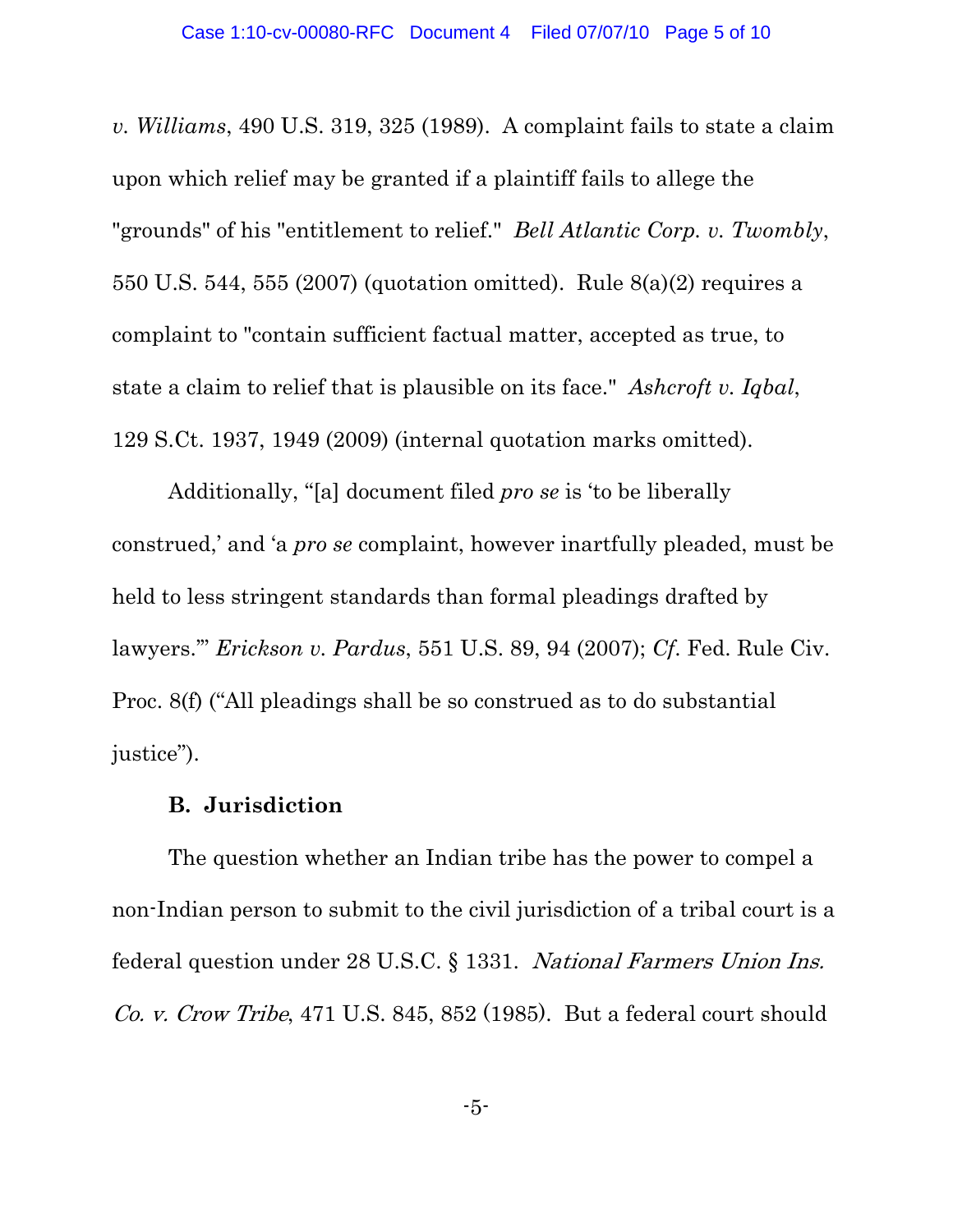not entertain a challenge to the jurisdiction of a tribal court until after a

petitioner has exhausted its remedies in the tribal court. National

Farmers Union Insurance Co., 471 U.S. at 855-57; Boozer v. Wilder, 381

F.3d 931 (9th Cir. 2004) (holding that non-Indian father of child who

was tribal member was required to exhaust his tribal court remedies

before filing suit in federal court).

The Supreme Court has outlined four exceptions to the exhaustion rule:

(1) when an assertion of tribal jurisdiction is "motivated by a desire to harass or is conducted in bad faith,"; (2) when the tribal court action is "patently violative of express jurisdictional prohibitions"; (3) when "exhaustion would be futile because of the lack of an adequate opportunity to challenge the [tribal] court's jurisdiction"; and (4) when it is 'plain' that tribal court jurisdiction is lacking, so that the exhaustion requirement 'would serve no purpose other than delay."

Elliott v. White Mountain Apache Tribal Court, 566 F.3d 842, 847 (9th Cir. 2009), citing Nevada v. Hicks, 533 U.S. 353 (2001). In the White Mountain Apache Tribal Court case, the Ninth Circuit, noting that it was "sympathetic to Plaintiff's concerns about defending her actions in an unfamiliar court", 566 F.3d at 850-51, nonetheless held that the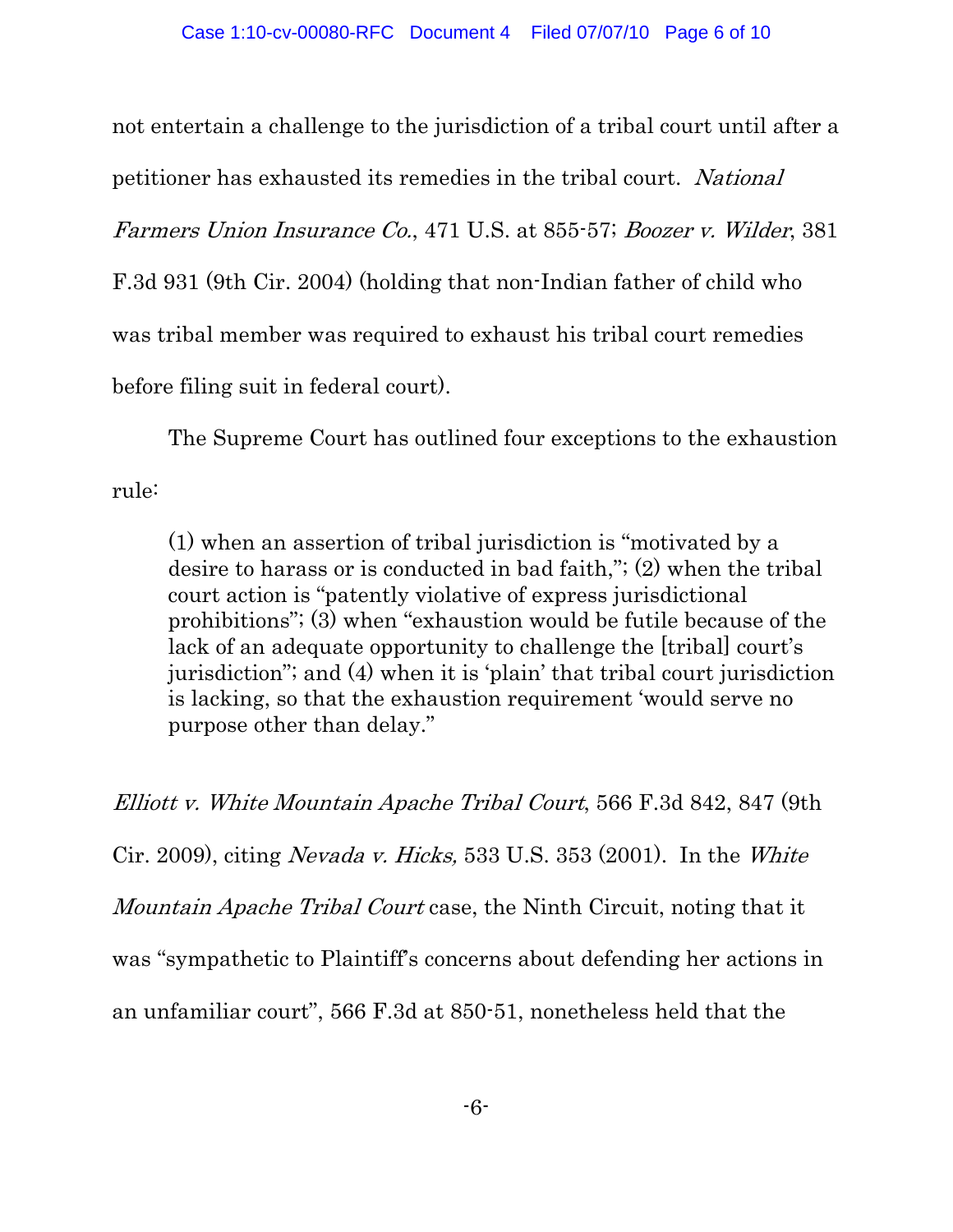principles of comity required the federal courts to give the tribal courts a full opportunity to determine their own jurisdiction in the first instance.

This Court may not take over this case or oversee the case on July 9, 2010, as requested by Switzer. None of the exceptions to the requirement of exhaustion of tribal remedies appears to exist. There are no allegations that the tribal court is asserting jurisdiction in bad faith or to harass Switzer. See Court Doc. 2. The tribal court action is not patently violative of express jurisdictional prohibitions. "Indian tribes retain their inherent authority ... to regulate domestic relations among members ...[,]" thus requiring exhaustion here will serve more than to merely delay the proceedings.<sup>1</sup> See Montana v. U.S., 450 U.S. 544, 564 (1981) (cited in Hicks, 533 U.S. at 369).

The Ninth Circuit has recently upheld dismissal of a suit by non-

<sup>&</sup>lt;sup>1</sup>It appears that the tribal court does not possess exclusive jurisdiction of this action under the Indian Child Welfare Act because the child was not residing on the reservation, 25 U.S.C. § 1911(a). But even though tribal courts and state courts share concurrent jurisdiction when the Indian child does not reside on the reservation, Montana courts are "reluctant to suspend the tribal court's jurisdiction just because a state court may have concurrent jurisdiction ... ." In re Marriage of Skillen, 956 P.2d 1, 18 (Mont. 1998).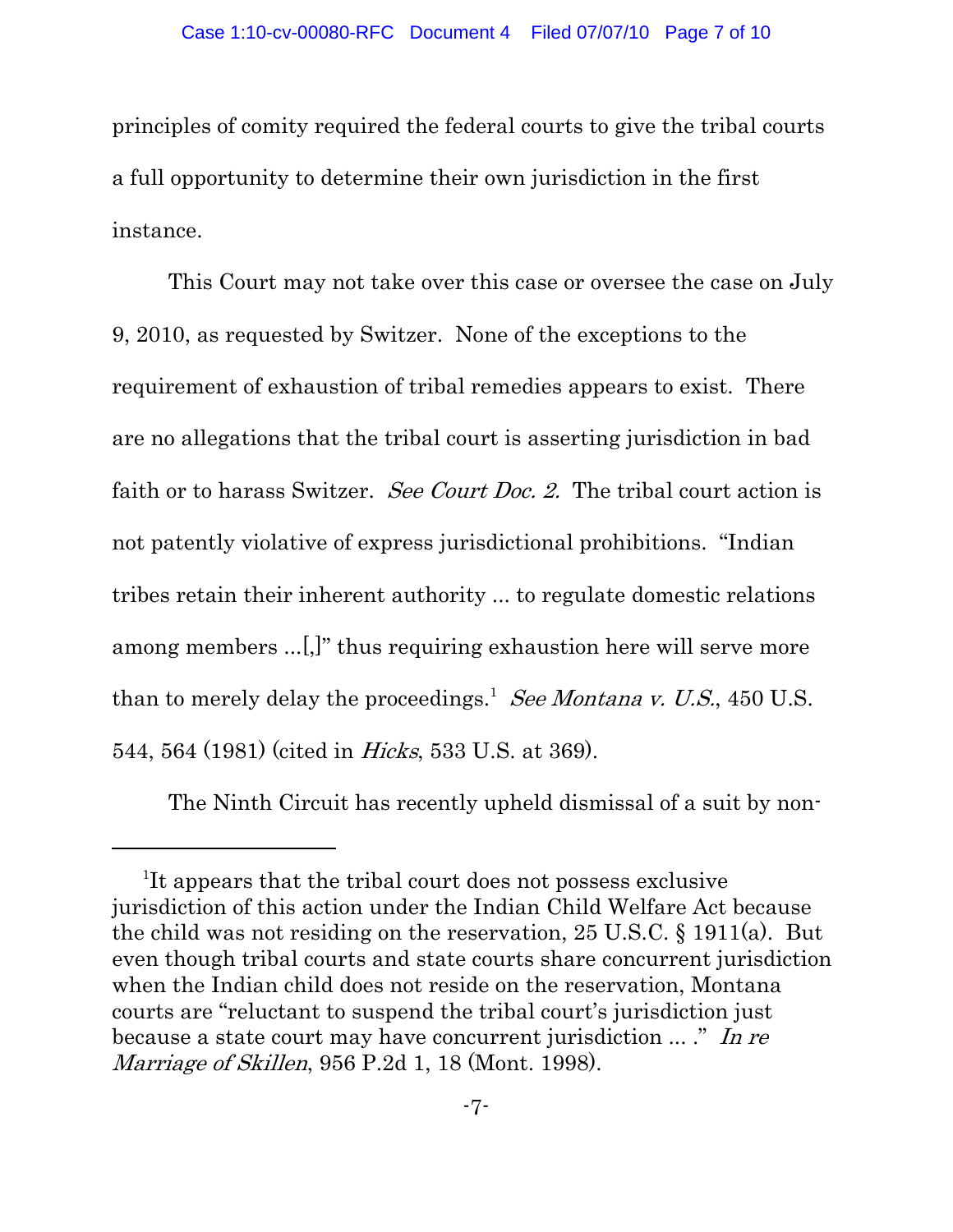Indian father seeking custody of his Indian daughter where the father had not exhausted his tribal remedies. Atwood v. Fort Peck Tribal Court Assiniboine and Sioux Tribes, 513 F.3d 943, 948 (9th Cir. 2008). The Ninth Circuit noted: "Under the doctrine of exhaustion of tribal court remedies, relief may not be sought in federal court until appellate review of a pending matter in a tribal court is complete." Id., citing Iowa Mut. Ins. Co. v. LaPlante, 480 U.S. 9, 17 (1987). The Court held that none of the narrow exceptions to the exhaustion rule applied.

Additionally, a tribal court hearing on this matter is already scheduled for July 9, 2010. See Court Doc. 2 at 6. This hearing provides Switzer with adequate opportunity to challenge the tribal court's jurisdiction and rulings. Thus, Switzer must defend his position in tribal court and exhaust any and all appeals in that jurisdiction prior to coming to this Court.

As a matter of discretion, the Court may either dismiss a nonexhausted action or stay the action while a tribal court handles the matter. *Atwood*, 513 F.3d at 948. Here, where it appears that the tribal action has not yet been fully heard and thus no tribal appeal has

-8-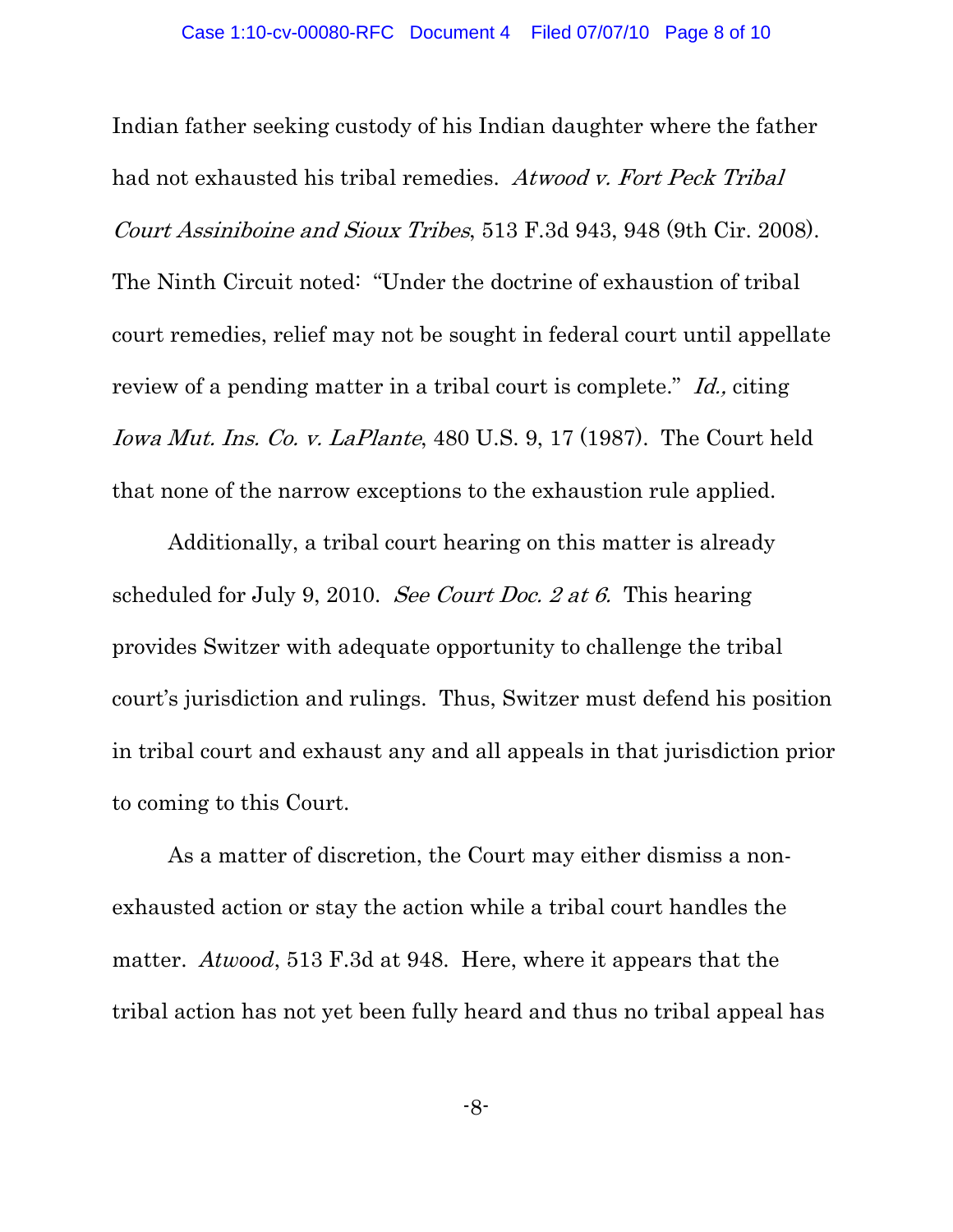been taken, it appears prudent to dismiss the action. It may be re-filed after tribal remedies are exhausted.

Accordingly, the Court issues the following:

### **ORDER**

1. Switzer's Motion to Proceed In Forma Pauperis (Court Doc. 1)

is **GRANTED**. The Clerk of Court shall waive prepayment of the filing fee.

2. The Clerk shall edit the text of the docket entry for the

Complaint to remove the word "LODGED" and the Complaint is

**DEEMED FILED** on July 2, 2010.

Further the Court issues the following,

### **RECOMMENDATION**

Switzer's Complaint should be **DISMISSED WITHOUT**

### **PREJUDICE**.

## **NOTICE OF RIGHT TO OBJECT TO FINDINGS & RECOMMENDATION AND CONSEQUENCES OF FAILURE TO OBJECT**

Pursuant to 28 U.S.C. § 636(b)(1), Switzer may serve and file written objections to this Findings and Recommendations within